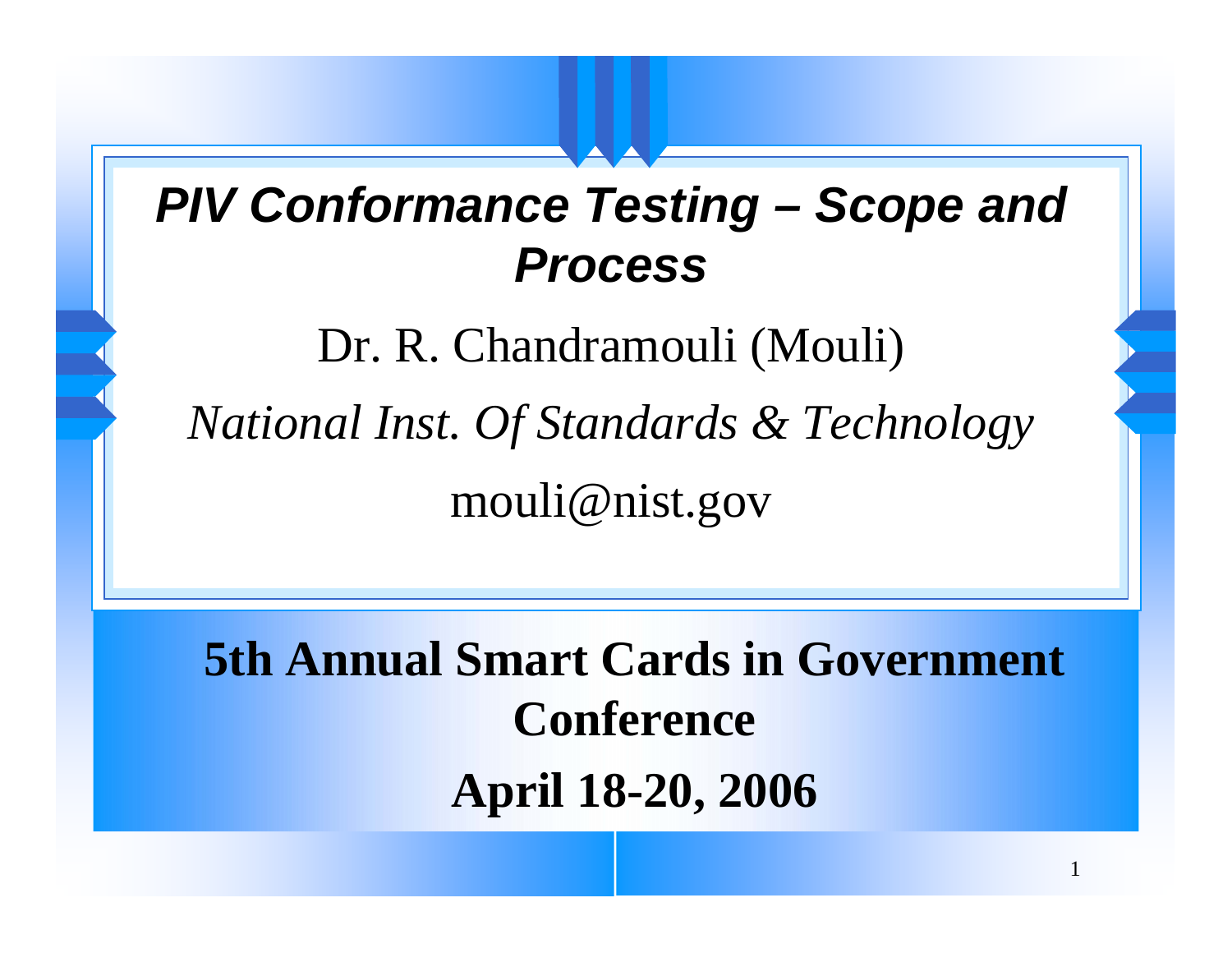## **PIV Conformance Testing – Artifacts Covered**

## *Interfaces (Guidelines – SP 800-85A)*

- •**PIV Card Application Interface**
- **PIV Middleware Interface**

## *Data Objects (Guidelines – SP 800-85B)*

- **PIV Card Application Objects**
- **Cryptographic Objects**
- **Biometric Data**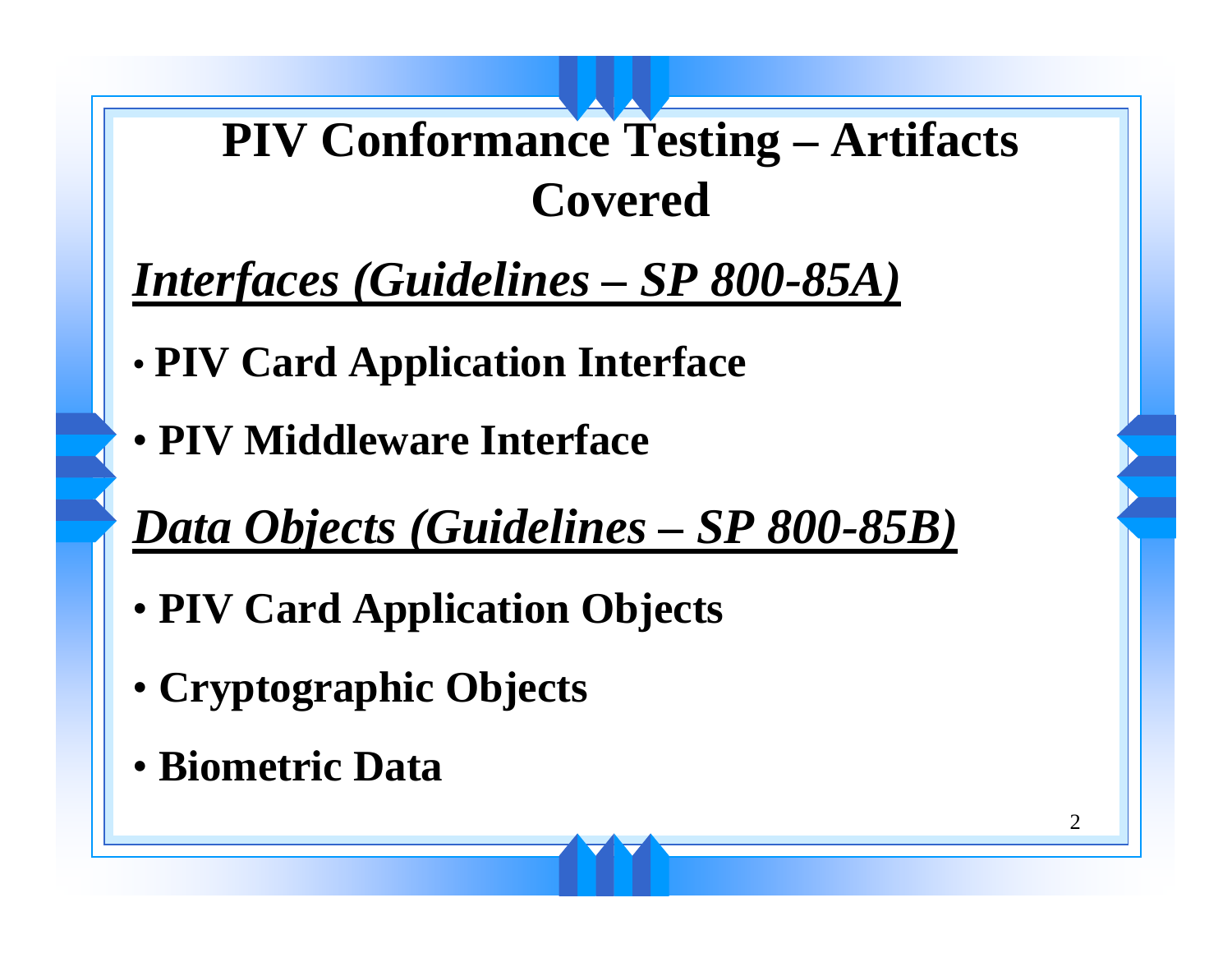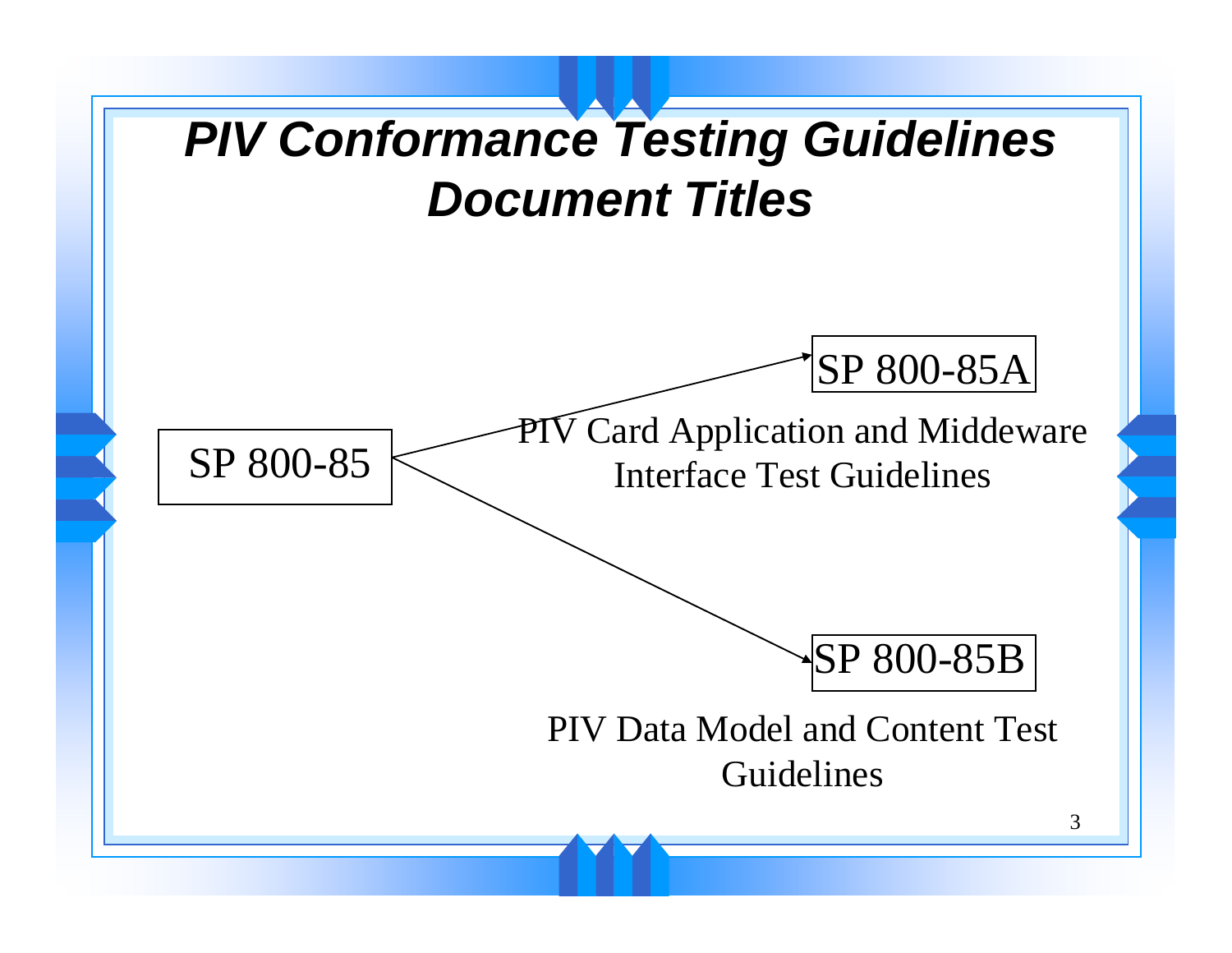## *PIV Conformance Testing – Testing Entities & Basis Specs*

| <b>Test Type</b>              | By whom                             | <b>Basis Specs</b>                                    |
|-------------------------------|-------------------------------------|-------------------------------------------------------|
| <b>PIV</b> Middleware         | Accredited                          | SP 800-73-1                                           |
| Interface                     | <b>NPIVP Lab</b>                    | (Chapter 6)                                           |
| <b>PIV Card Application</b>   | Accredited                          | SP 800-73-1                                           |
| Interface                     | <b>NPIVP Lab</b>                    | (Chapter 7)                                           |
| PIV Data Model and<br>Content | Agencies (or<br>Sys.<br>Integrator) | SP 800-73-1<br>(Appendix A)<br>SP 800-78<br>SP 800-76 |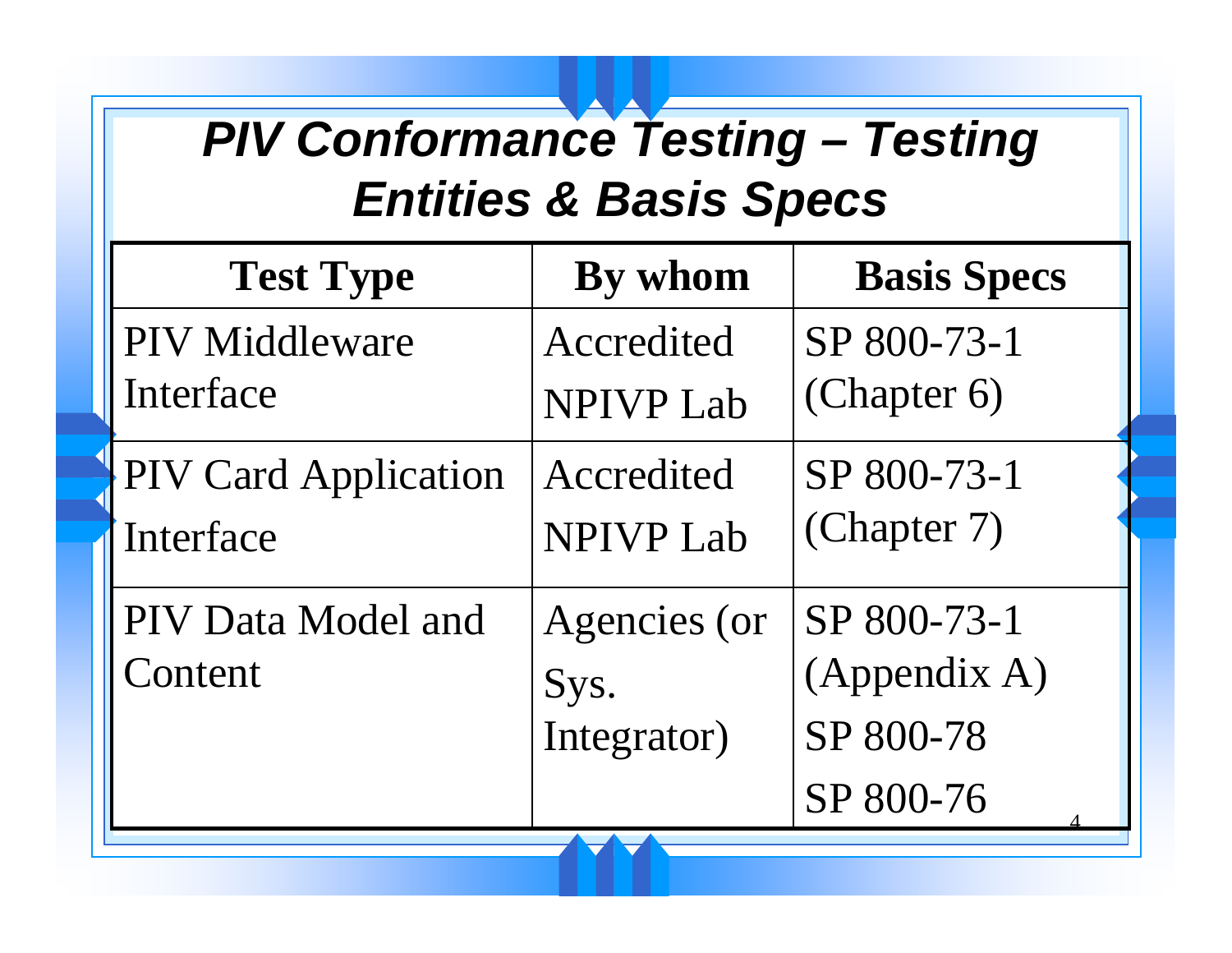## *PIV Conformance Testing – Lifecycle*  **Context & Validated Entity**

| <b>Test Type</b>                     | When                                                             | <b>Validated Entity</b>                    |
|--------------------------------------|------------------------------------------------------------------|--------------------------------------------|
| PIV Middleware                       | Prior to Agency                                                  | Product                                    |
| Interface                            | Procurement                                                      | (Software)                                 |
| PIV Card<br>Application<br>Interface | Prior to Agency<br>Procurement<br>(Card Pre-<br>Personalization) | Product (Card<br>with a loaded<br>program) |
| <b>PIV Data Model</b>                | Prior to Card                                                    | System (Card                               |
| and Content                          | Issuance                                                         | Issuance)                                  |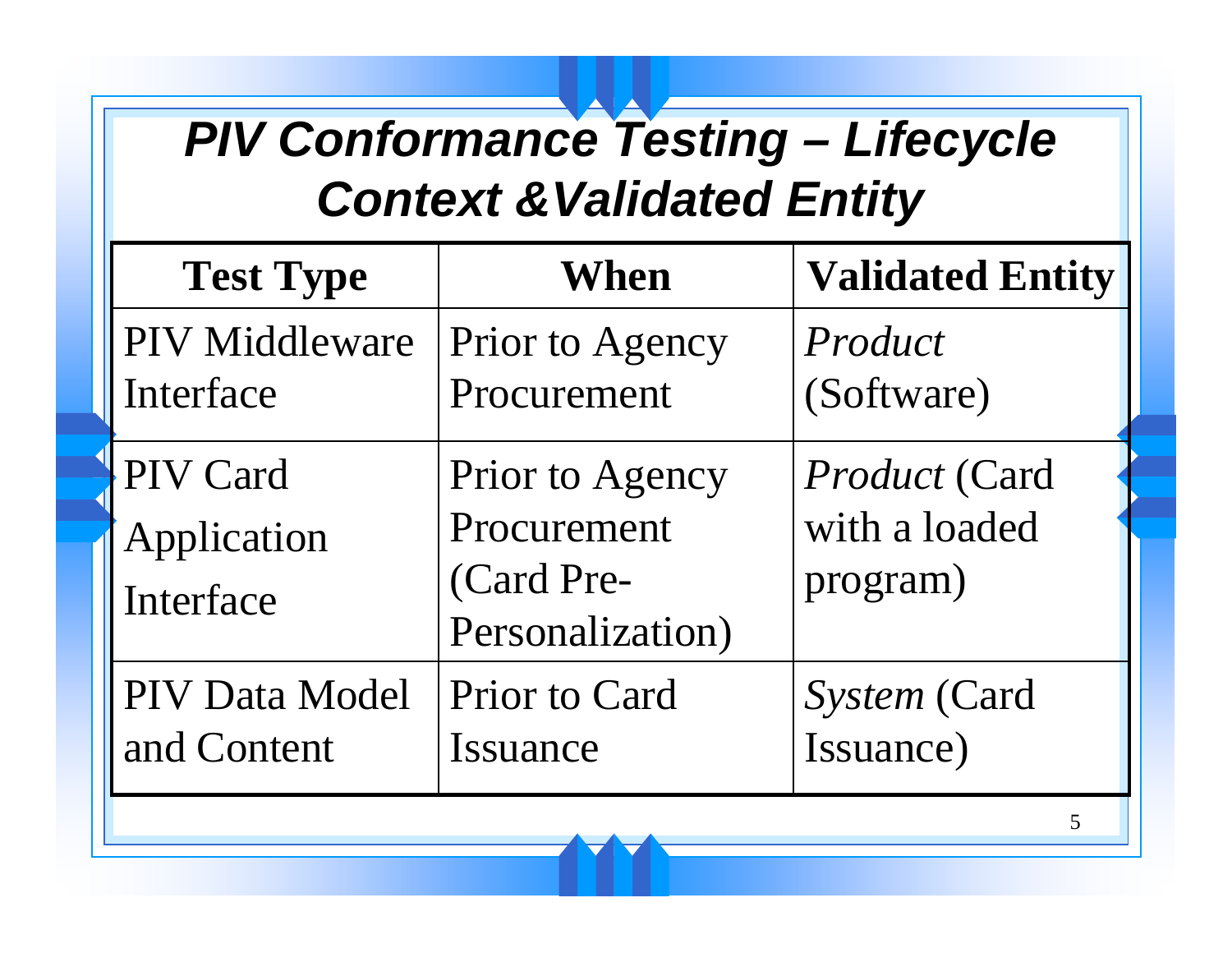# **PIV Conformance Testing – Interfaces Testing Process**

- • **Tests enabled by a NIST-developed Toolkit**
	- **-** PIV Middleware 9 Functions, 65 Test Cases
	- PIV Card Application 8 APDUs (Contact) – 73 Test Cases (Contactless) – 29 Test Cases
- **Formal Certification & Validation Program-NPIVP (http://www.nist.gov/npivp)**
	- Tests done by accredited NPIVP Labs
	- NIST validates results & Issues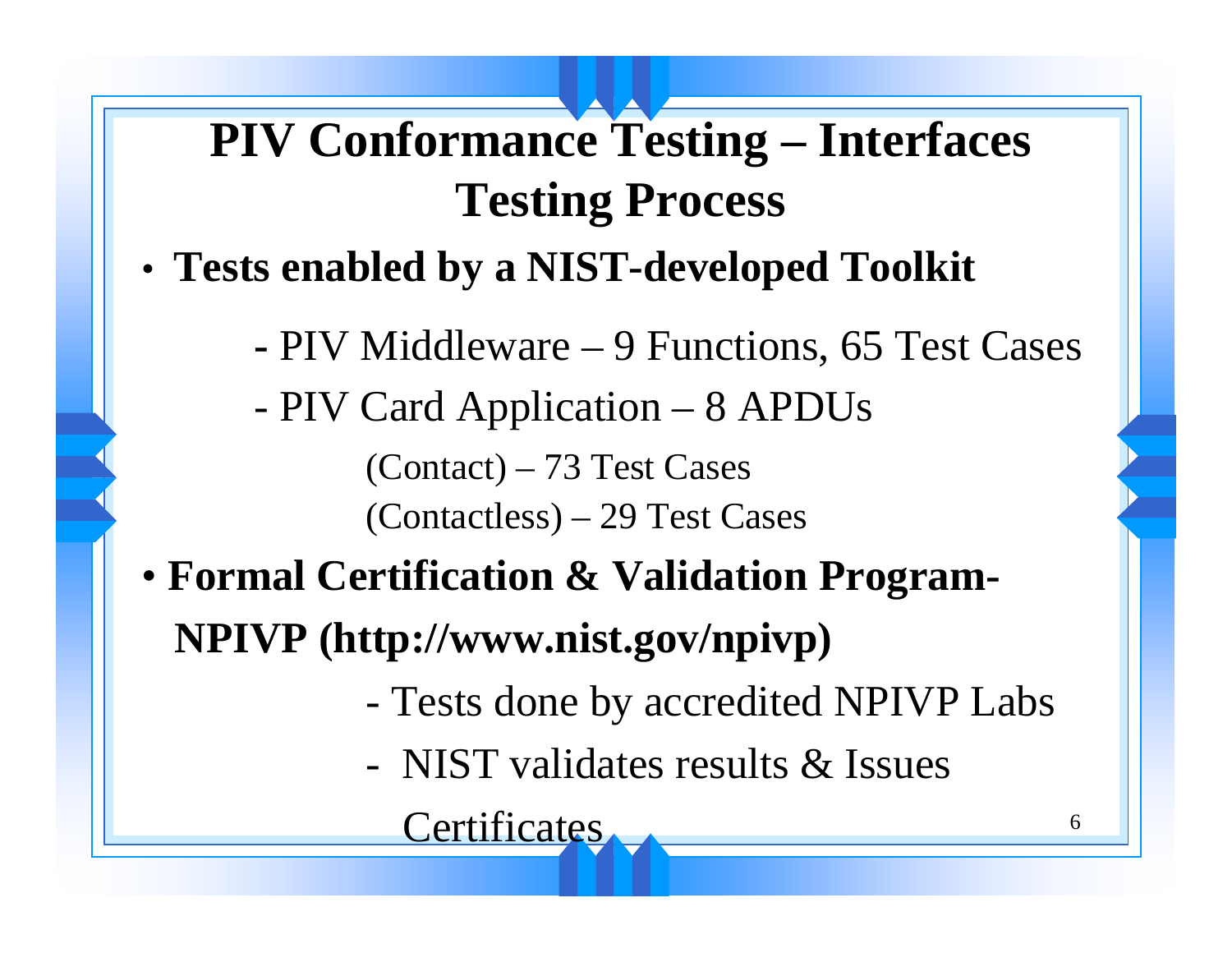**PIV Data Model and Content Tests (SP 800- 85B) – Card Application Objects**

•**Conformance to Data Model specified in** 

**Appendix A of SP 800-73-1 (BER-TLV)**

- **-**Correct tag identifiers
- Correct representation of Tag Lengths
- Length of Data field consistent with Length indicated in Length field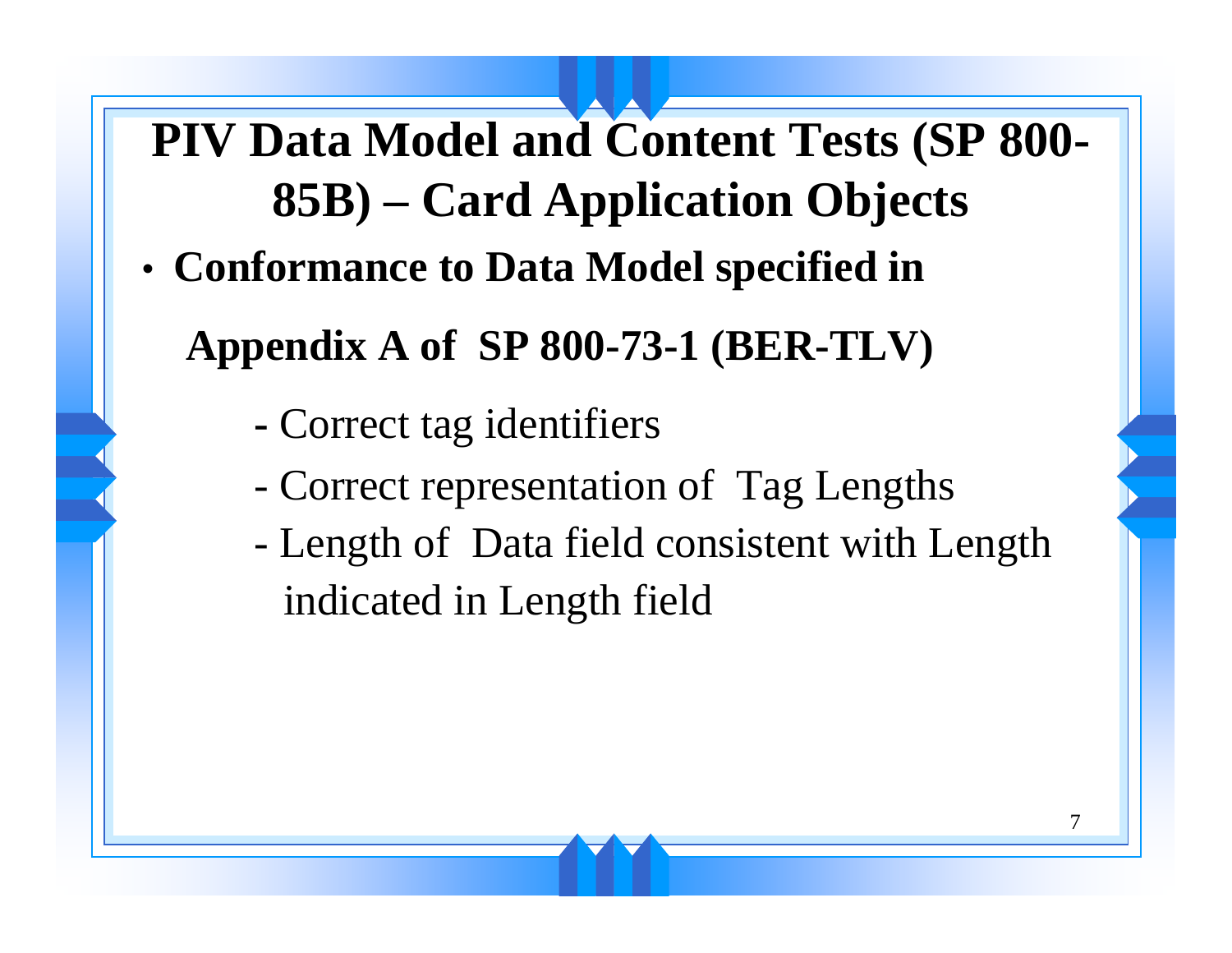## **PIV Data Model and Content Tests (SP 800- 85B) – Cryptographic Objects**

- **Certificate Conformance**
	- **-** The 4 certificates conform to profiles specified in "X.509 Certificate and CRL Extensions Profile for the SSP Program"
- **Signed Objects Conformance**
	- Signature Blocks Conform to FIPS 201 Specs
- **Algorithm Usage & Signature Integrity**
	- SP 800-78 Specified Algorithms Used
	- Signature Content Verifies for included datas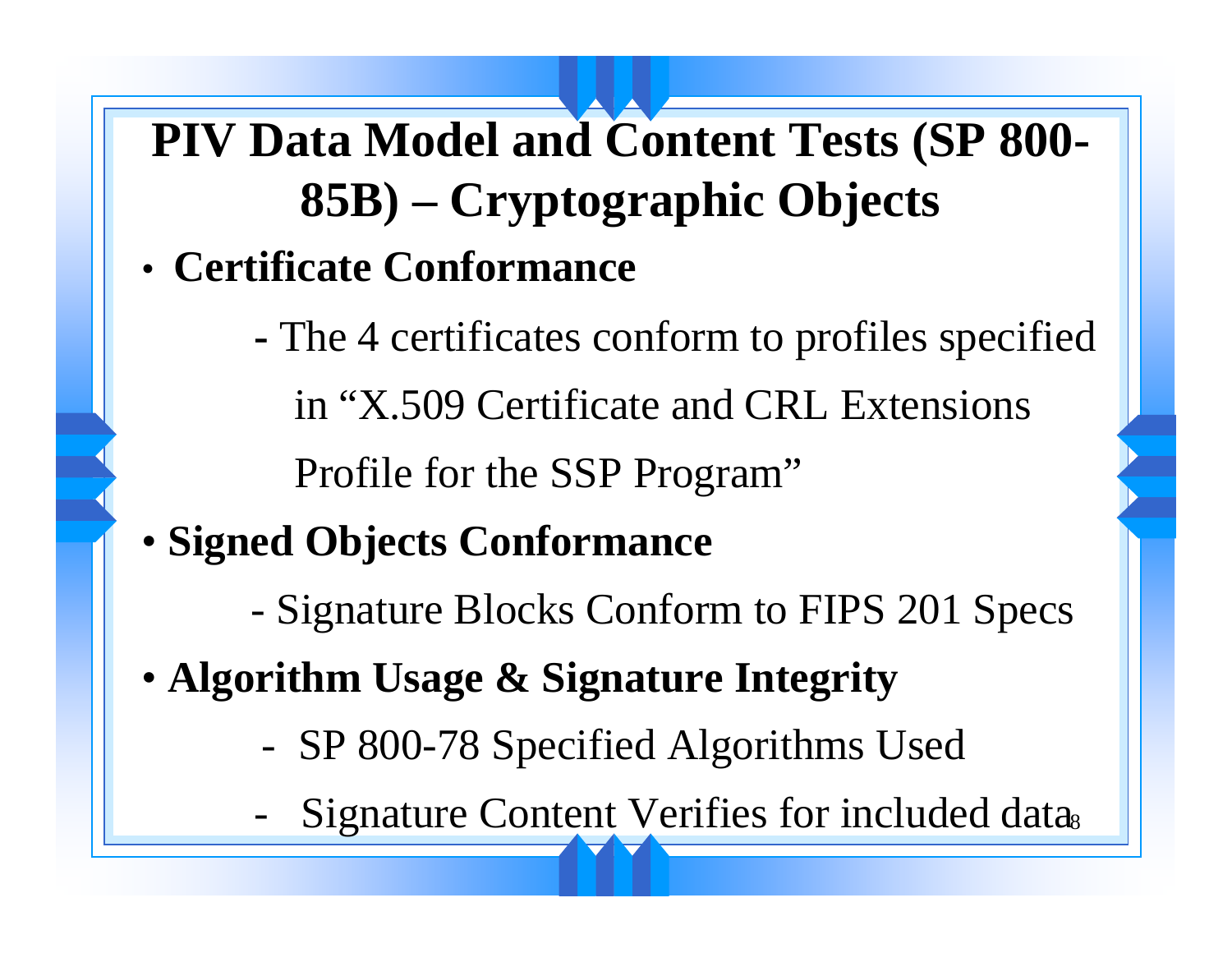# **Biometric Data Testing - Taxonomy**

- • **Fingerprint Template (Minutiae) Performance Testing (for Interoperability)**
	- **-** Tests Vendors' Minutiae Extractor and Matcher Algorithms for matching performance
	- Matrix based MINEX Tests developed by NIST
- **Fingerprint Template (Minutiae) Representation on the Card**
	- 9**-**- Formats for various components of the representation tested for Conformance to Specs in SP 800-76.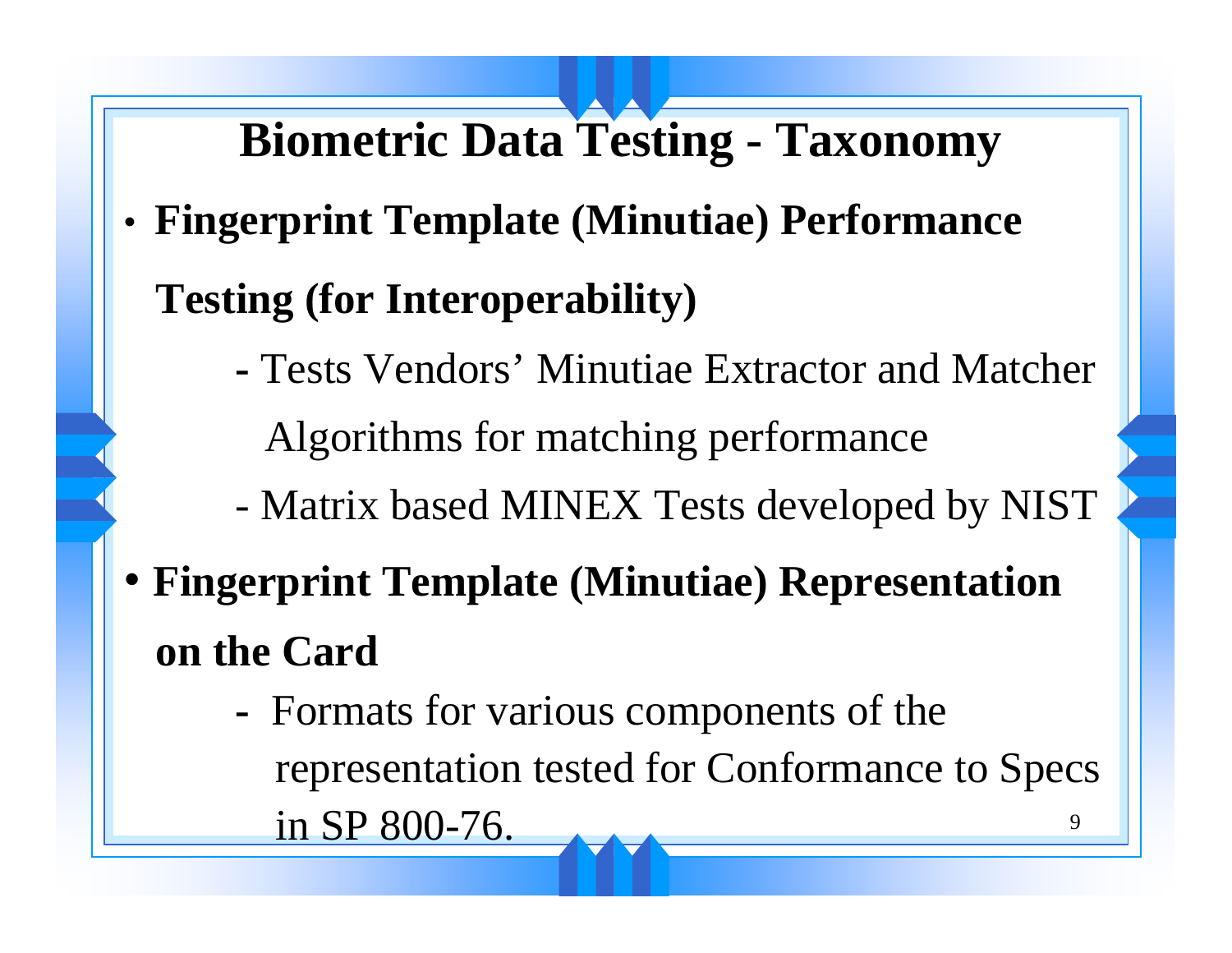**PIV Data Model and Content Tests (SP 800- 85B) – Biometric Data**

- **CBEFF Patron Format Conformance**
	- **-** Allowed Values
	- Content Integrity (e.g.,) BDB length matches the value in the CBEFF Header
- **ANSI INCITS 378 Profile Conformance**
	- Required Fields, Allowed Values & Encodings
	- Content Integrity (e.g.,)
		- **-** Number of Minutiae Records matches the value in View Header